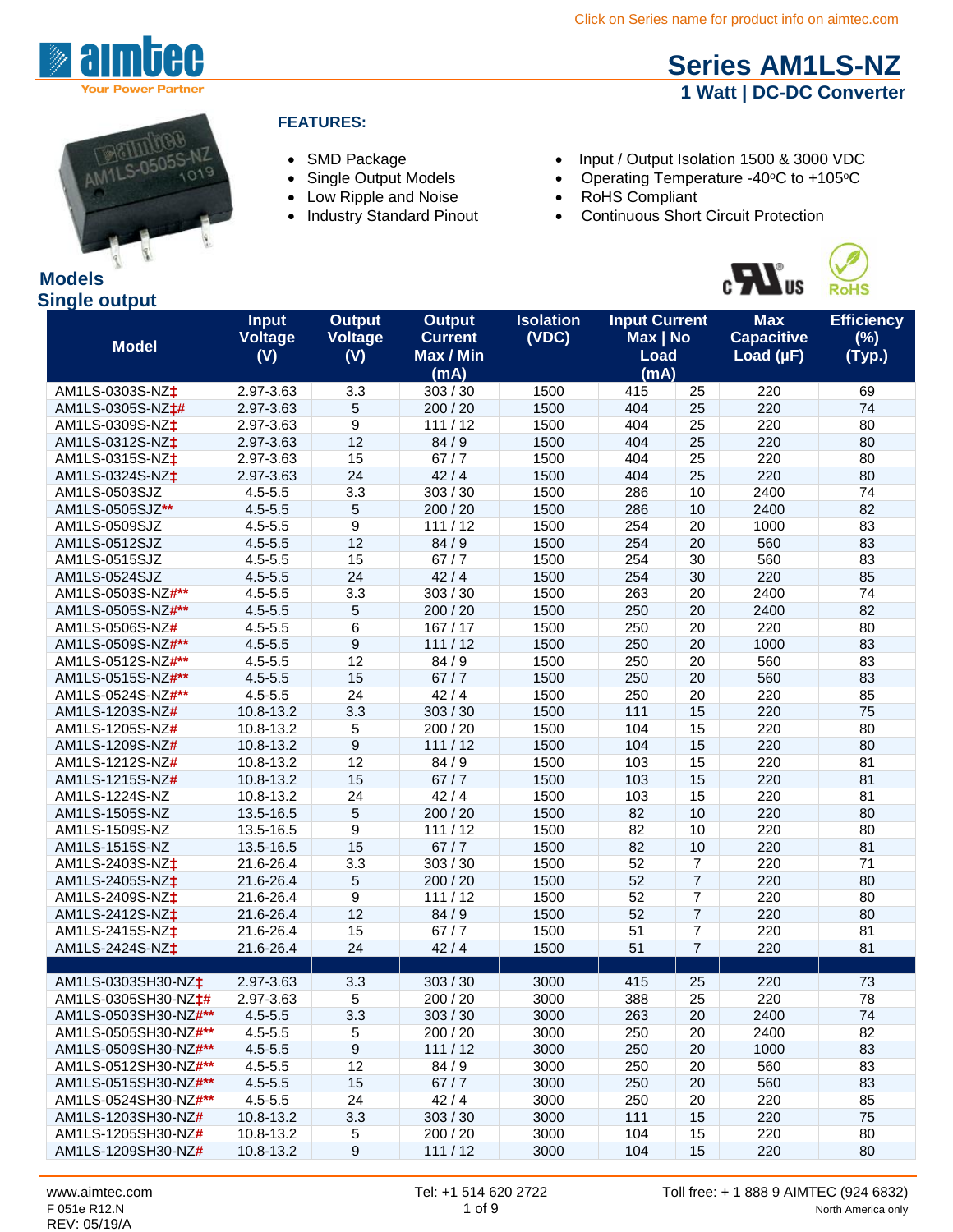

# **[Series AM1LS-NZ](http://www.aimtec.com/am1ls-nz)**

#### **1 Watt | DC-DC Converter**

| AM1LS-1212SH30-NZ#               | 10.8-13.2     | 12 | 84/9   | 3000 | 103 | 15 | 220 | 81 |
|----------------------------------|---------------|----|--------|------|-----|----|-----|----|
| AM1LS-1215SH30-NZ#               | $10.8 - 13.2$ | 15 | 67/7   | 3000 | 103 | 15 | 220 | 81 |
| AM1LS-1224SH30-NZ                | 10.8-13.2     | 24 | 42/4   | 3000 | 103 | 15 | 220 | 81 |
| AM1LS-1515SH30-NZ                | 13.5-16.5     | 15 | 67/7   | 3000 | 82  | 10 | 220 | 80 |
| AM1LS-2405SH30-NZ <sup>+#</sup>  | 21.6-26.4     | 5  | 200/20 | 3000 | 52  |    | 220 | 80 |
| AM1LS-2409SH30-NZ <sup>+#</sup>  | 21.6-26.4     | 9  | 111/12 | 3000 | 52  |    | 220 | 80 |
| AM1LS-2415SH30-NZ <sup>+</sup> # | 21.6-26.4     | 15 | 67/7   | 3000 | 52  |    | 220 | 80 |
| AM1LS-2424SH30-NZ <sup>+</sup>   | 21.6-26.4     | 24 | 42/4   | 3000 | 52  |    | 220 | 80 |

# **Models**

#### **Dual output**

|                                  | <b>Input</b><br><b>Voltage</b> | <b>Output</b><br>Voltage | <b>Output</b><br><b>Current</b> | <b>Isolation</b><br>(VDC) | <b>Input Current</b><br>Max   No |                | <b>Max</b><br><b>Capacitive</b> | <b>Efficiency</b><br>(%) |
|----------------------------------|--------------------------------|--------------------------|---------------------------------|---------------------------|----------------------------------|----------------|---------------------------------|--------------------------|
| <b>Model</b>                     | (V)                            | (V)                      | Max / Min                       |                           | Load                             |                | $Load(\mu F)$                   |                          |
|                                  |                                |                          | (mA)                            |                           | (mA)                             |                |                                 |                          |
| AM1LS-0305D-NZ <sup>+</sup>      | 2.97-3.63                      | ±5                       | ±100 / ±10                      | 1500                      | 415                              | 25             | 100                             | 78                       |
| AM1LS-0312D-NZ <sup>+</sup>      | 2.97-3.63                      | ±12                      | ±42 / ±5                        | 1500                      | 388                              | 25             | 100                             | 80                       |
| AM1LS-0315D-NZ <sup>+</sup>      | 2.97-3.63                      | ±15                      | $\pm 33 / \pm 3$                | 1500                      | 263                              | 20             | 100                             | 80                       |
| AM1LS-0505D-NZ#**                | $4.5 - 5.5$                    | ±5                       | ±100 / ±10                      | 1500                      | 250                              | 20             | 1200                            | 82                       |
| AM1LS-0509D-NZ#**                | $4.5 - 5.5$                    | ±9                       | ±56 / ±6                        | 1500                      | 250                              | 20             | 470                             | 82                       |
| AM1LS-0512D-NZ#**                | $4.5 - 5.5$                    | ±12                      | ±42 / ±5                        | 1500                      | 250                              | 20             | 220                             | 83                       |
| AM1LS-0515D-NZ#**                | $4.5 - 5.5$                    | ±15                      | $\pm 33 / \pm 3$                | 1500                      | 250                              | 20             | 220                             | 83                       |
| AM1LS-0524D-NZ#**                | $4.5 - 5.5$                    | ±24                      | $\pm 21 / \pm 3$                | 1500                      | 254                              | 30             | 100                             | 85                       |
| AM1LS-1205D-NZ#                  | 10.8-13.2                      | ±5                       | ±100 / ±10                      | 1500                      | 111                              | 15             | 100                             | 75                       |
| AM1LS-1209D-NZ#                  | 10.8-13.2                      | ±9                       | ±56/±6                          | 1500                      | 104                              | 15             | 100                             | 80                       |
| AM1LS-1212D-NZ#                  | 10.8-13.2                      | ±12                      | ±42 / ±5                        | 1500                      | 104                              | 15             | 100                             | 80                       |
| AM1LS-1215D-NZ#                  | 10.8-13.2                      | ±15                      | $\pm 33 / \pm 3$                | 1500                      | 103                              | 15             | 100                             | 81                       |
| AM1LS-1224D-NZ#                  | 10.8-13.2                      | ±24                      | ±21 / ±2                        | 1500                      | 103                              | 15             | 100                             | 81                       |
| AM1LS-1515D-NZ                   | 13.5-16.5                      | ±15                      | $\pm 33 / \pm 3$                | 1500                      | 103                              | 15             | 100                             | 81                       |
| AM1LS-2405D-NZ <sup>+#</sup>     | 21.6-26.4                      | ±5                       | ±100 / ±10                      | 1500                      | 83                               | 12             | 100                             | 82                       |
| AM1LS-2409D-NZ <sup>+#</sup>     | 21.6-26.4                      | ±9                       | ±56 / ±6                        | 1500                      | 52                               | $\overline{7}$ | 100                             | 82                       |
| AM1LS-2412D-NZ <sup>+#</sup>     | 21.6-26.4                      | ±12                      | ±42 / ±5                        | 1500                      | 52                               | $\overline{7}$ | 100                             | 82                       |
| AM1LS-2415D-NZ#                  | 21.6-26.4                      | ±15                      | $\pm 33 / \pm 3$                | 1500                      | 51                               | $\overline{7}$ | 100                             | 82                       |
| AM1LS-2424D-NZ <sup>+#</sup>     | 21.6-26.4                      | ±24                      | ±21/±2                          | 1500                      | 51                               | $\overline{7}$ | 100                             | 82                       |
|                                  |                                |                          |                                 |                           |                                  |                |                                 |                          |
| AM1LS-0305DH30-NZ <sup>+</sup>   | 2.97-3.63                      | ±5                       | ±100 / ±10                      | 3000                      | 389                              | 25             | 100                             | 76                       |
| AM1LS-0312DH30-NZ <sup>+</sup>   | 2.97-3.63                      | ±12                      | ±42 / ±5                        | 3000                      | 389                              | 25             | 100                             | 77                       |
| AM1LS-0505DH30-NZ#**             | $4.5 - 5.5$                    | ±5                       | ±100 / ±10                      | 3000                      | 250                              | 20             | 1200                            | 82                       |
| AM1LS-0509DH30-NZ#**             | $4.5 - 5.5$                    | ±9                       | ±56 / ±6                        | 3000                      | 250                              | 20             | 470                             | 83                       |
| AM1LS-0512DH30-NZ#**             | $4.5 - 5.5$                    | ±12                      | ±42 / ±5                        | 3000                      | 250                              | 20             | 220                             | 83                       |
| AM1LS-0515DH30-NZ#**             | $4.5 - 5.5$                    | ±15                      | ±34/±4                          | 3000                      | 250                              | 20             | 220                             | 83                       |
| AM1LS-0524DH30-NZ#**             | $4.5 - 5.5$                    | ±24                      | ±21 / ±3                        | 3000                      | 254                              | 30             | 100                             | 85                       |
| AM1LS-1205DH30-NZ#               | 10.8-13.2                      | ±5                       | ±100 / ±10                      | 3000                      | 111                              | 15             | 100                             | 80                       |
| AM1LS-1209DH30-NZ#               | 10.8-13.2                      | ±9                       | ±56 / ±6                        | 3000                      | 104                              | 15             | 100                             | 80                       |
| AM1LS-1212DH30-NZ#               | 10.8-13.2                      | ±12                      | ±42 / ±5                        | 3000                      | 104                              | 15             | 100                             | 81                       |
| AM1LS-1215DH30-NZ#               | 10.8-13.2                      | ±15                      | $\pm 33 / \pm 3$                | 3000                      | 103                              | 15             | 100                             | 81                       |
| AM1LS-1224DH30-NZ#               | 10.8-13.2                      | ±24                      | ±21 / ±2                        | 3000                      | 103                              | 15             | 100                             | 81                       |
| AM1LS-1515DH30-NZ                | 13.5-16.5                      | ±15                      | $\pm 33 / \pm 3$                | 3000                      | 83                               | 12             | 100                             | 81                       |
| AM1LS-2405DH30-NZ <sup>+</sup> # | 21.6-26.4                      | ±5                       | ±100 / ±10                      | 3000                      | 82                               | 10             | 100                             | 82                       |
| AM1LS-2409DH30-NZ <sup>+</sup> # | 21.6-26.4                      | ±9                       | ±56 / ±6                        | 3000                      | 52                               | $\overline{7}$ | 100                             | 82                       |
| AM1LS-2412DH30-NZ <sup>+</sup> # | 21.6-26.4                      | ±12                      | ±42 / ±5                        | 3000                      | 52                               | $\overline{7}$ | 100                             | 82                       |
| AM1LS-2415DH30-NZ <sup>+</sup>   | 21.6-26.4                      | ±15                      | $\pm 33 / \pm 3$                | 3000                      | 51                               | $\overline{7}$ | 100                             | 82                       |
| AM1LS-2424DH30-NZ <sup>+</sup> # | 21.6-26.4                      | ±24                      | ±21 / ±2                        | 3000                      | 51                               | $\overline{7}$ | 100                             | 82                       |

#### **‡ With Momentary short circuit protection of 1 second**

NOTE 1: Add suffix "TR" to a part number when ordering in tape and reel package

NOTE: All specifications in this datasheet are measured at an ambient temperature of 25°C, humidity<75%, nominal input voltage and at rated output load unless otherwise specified.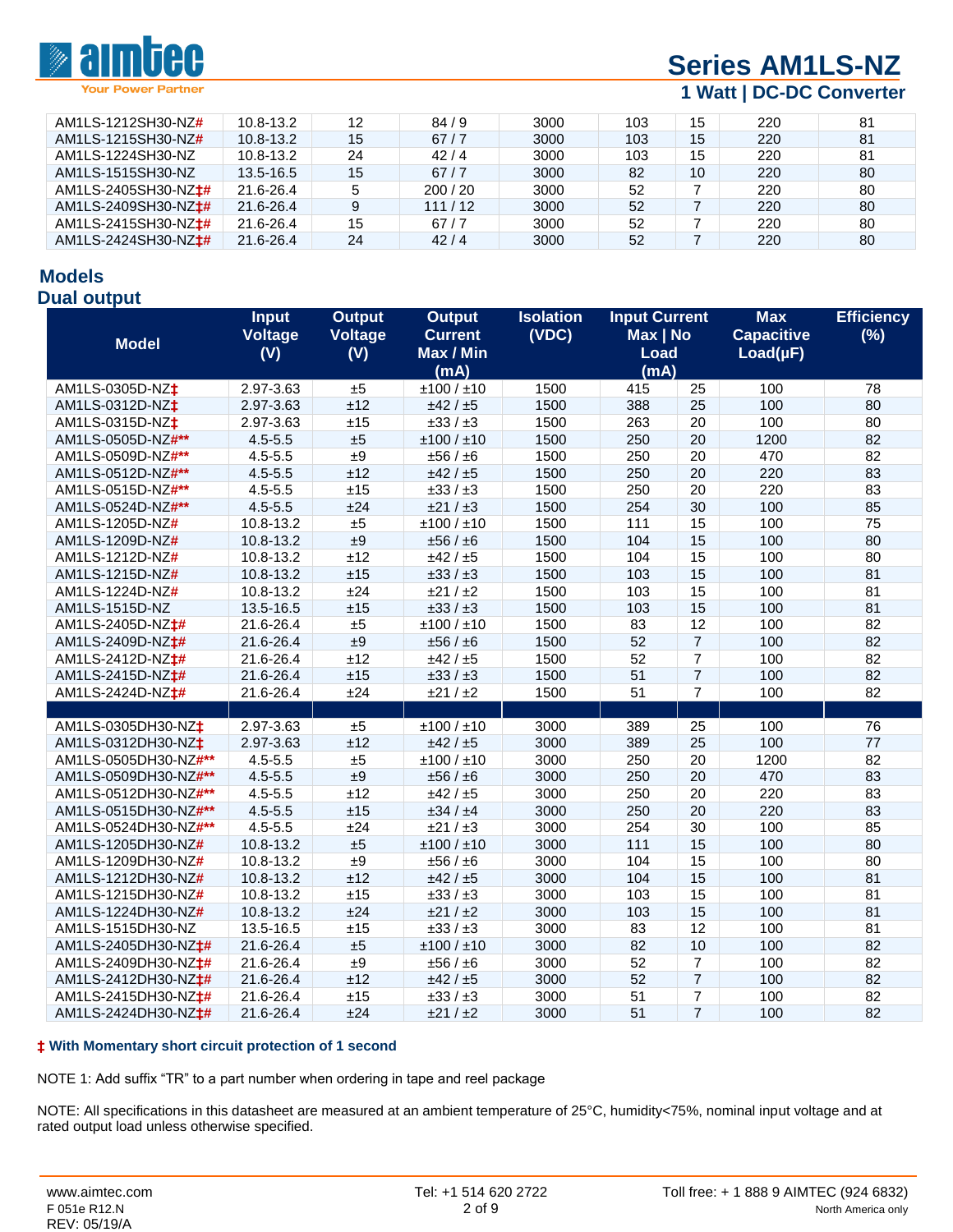

# **[Series AM1LS-NZ](http://www.aimtec.com/am1ls-nz)**

### **1 Watt | DC-DC Converter**

#### **Input Specifications**

| <b>Parameters</b>                         | <b>Nominal</b> | <b>Typical</b> | <b>Maximum</b> | <b>Units</b> |  |  |
|-------------------------------------------|----------------|----------------|----------------|--------------|--|--|
|                                           | 3              | 2.97-3.63      |                |              |  |  |
|                                           | 5              | $4.5 - 5.5$    |                |              |  |  |
| Voltage Range                             | 12             | 10.8-13.2      |                | <b>VDC</b>   |  |  |
|                                           | 15             | 13.5-16.5      |                |              |  |  |
|                                           | 24             | 21.6-26.4      |                |              |  |  |
|                                           | 3 Vin          |                | 5              |              |  |  |
|                                           | 5 Vin          |                | 9              |              |  |  |
| Absolute Max Input Voltage<br>(1 sec max) | $12$ Vin       |                | 18             | <b>VDC</b>   |  |  |
|                                           | 15 Vin         |                | 21             |              |  |  |
|                                           | 24 Vin         |                | 30             |              |  |  |
| Filter                                    | Capacitor      |                |                |              |  |  |

#### **Isolation Specifications**

| <b>Parameters</b>  | <b>Conditions</b> | <b>Typical</b> | <b>Maximum</b> | Units       |
|--------------------|-------------------|----------------|----------------|-------------|
| Tested I/O Voltage | 60 sec            | 1500 / 3000    |                | VDC         |
| Resistance         | 500VDC            | 1000ء          |                | <b>MOhm</b> |
| Capacitance        |                   | 20             |                | рF          |

#### **Output Specifications**

| <b>Parameters</b>                            | <b>Conditions</b>                            | <b>Typical</b>                            | <b>Maximum</b> | <b>Units</b> |  |
|----------------------------------------------|----------------------------------------------|-------------------------------------------|----------------|--------------|--|
| <b>Voltage Accuracy</b>                      | 100% load (see tolerance chart)              | ±5                                        |                | $\%$         |  |
| <b>Short Circuit Protection</b>              |                                              | Continuous, unless marked with $\ddagger$ |                |              |  |
| <b>Short Circuit Restart</b>                 | Auto-Recovery                                |                                           |                |              |  |
| Line Voltage Regulation                      | For $\pm$ 1% of Vin, 3.3V output models only |                                           | ±1.5           | % of Vin     |  |
|                                              | For $\pm 1\%$ of Vin, others                 |                                           | ±1.2           |              |  |
|                                              | 3.3V                                         | 18                                        | 20             |              |  |
|                                              | 5V                                           | 12                                        | 15             |              |  |
|                                              | 6V                                           | 10                                        | 13             | %            |  |
| Load Voltage Regulation<br>(10% - 100% Load) | 9V                                           | 8                                         | 10             |              |  |
|                                              | 12V                                          | $\overline{ }$                            | 10             |              |  |
|                                              | 15V                                          | 6                                         | 10             |              |  |
|                                              | 24 V                                         | 5                                         | 10             |              |  |
|                                              | 100% load, 5V input models                   | ±0.02                                     |                | $%$ /°C      |  |
| <b>Temperature Coefficient</b>               | 100% load, Others                            | ±0.03                                     |                |              |  |
| Ripple & Noise                               | 5V input, 24V output                         | 50                                        | 100            |              |  |
|                                              | 5V input, other models                       | 30                                        | 75             | $mV$ p-p     |  |
|                                              | <b>Others</b>                                | 60                                        | 150            |              |  |

#### **General Specifications**

| <b>Parameters</b>                                                                                               | <b>Conditions</b>                                                | <b>Typical</b>                                           | <b>Maximum</b>                                      | <b>Units</b> |  |
|-----------------------------------------------------------------------------------------------------------------|------------------------------------------------------------------|----------------------------------------------------------|-----------------------------------------------------|--------------|--|
|                                                                                                                 | 100% load, 5V input models                                       | 270                                                      |                                                     | <b>KHz</b>   |  |
| Switching frequency                                                                                             | 100% load, others                                                | 100                                                      | 300                                                 |              |  |
| Operating temperature                                                                                           | With derating above +100                                         |                                                          | $-40$ to $+105$                                     | °C           |  |
| Storage temperature                                                                                             |                                                                  | $-55$ to $+125$                                          |                                                     | °C           |  |
| Cooling                                                                                                         | Free air convection                                              |                                                          |                                                     |              |  |
| <b>Storage Humidity</b>                                                                                         | Non-condensing                                                   |                                                          | 95                                                  | %RH          |  |
| Moisture Sensitivity Level (MSL)                                                                                | IPC/JEDEC J-STD-020D.1<br>For 5Vin models only                   |                                                          | Level 1                                             |              |  |
| Case material                                                                                                   |                                                                  | Flame retardant plastic (UL94-V0)                        |                                                     |              |  |
| Weight                                                                                                          |                                                                  | Single 1.5(5Vin models 1.4)<br>Dual 1.8(5Vin models 1.4) |                                                     | g            |  |
|                                                                                                                 | 5V Input Single Output Models                                    |                                                          | 0.52 x 0.45 x 0.28 inches (13.20 x 11.40 x 7.25 mm) |              |  |
| Dimensions $(L \times W \times H)$                                                                              | Other Single Output Models                                       |                                                          | 0.50 x 0.44 x 0.28 inches (12.70 x 11.20 x 7.25 mm) |              |  |
|                                                                                                                 | 5V Input Dual Output Models                                      |                                                          | 0.60 x 0.45 x 0.28 inches (15.24 x 11.40 x 7.25 mm) |              |  |
|                                                                                                                 | <b>Other Dual Output Models</b>                                  |                                                          | 0.60 x 0.44 x 0.28 inches (15.24 x 11.20 x 7.25 mm) |              |  |
| <b>MTBF</b>                                                                                                     |                                                                  | >3500Khrs (MIL-HDBK -217F, Ground Benign, t=+25°C)       |                                                     |              |  |
| Maximum soldering temperature                                                                                   | Lead temp. 1.5mm from case for 10 sec<br><b>Reflow Soldering</b> |                                                          | 300                                                 | °C           |  |
| the contract of the contract of the contract of the contract of the contract of the contract of the contract of | __________________                                               |                                                          | — ''' AGO A ''' <del>T</del> FO                     |              |  |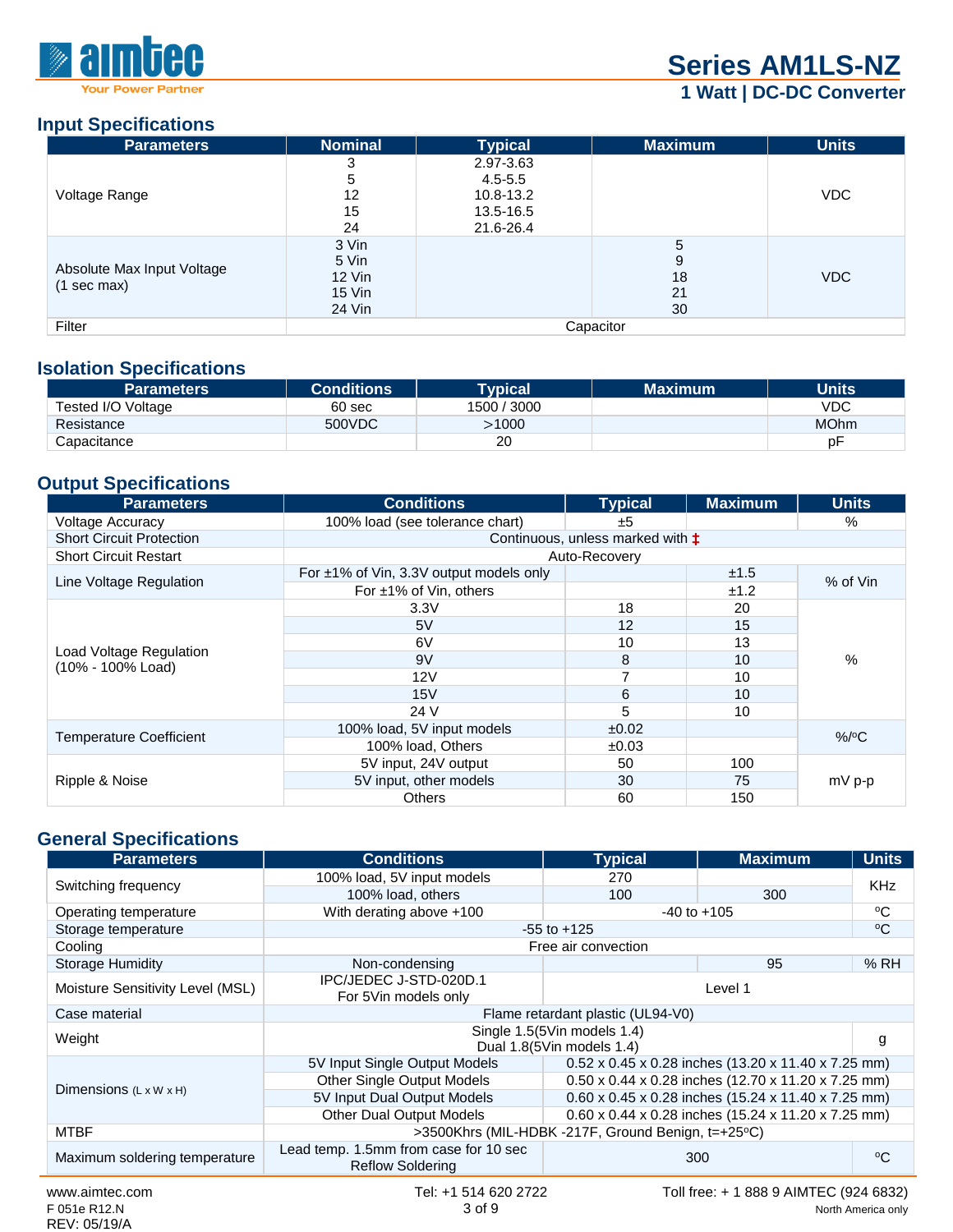

# **[Series AM1LS-NZ](http://www.aimtec.com/am1ls-nz)**

### **1 Watt | DC-DC Converter**

|                          | Peak temp. $\leq$ 245°C, maximum duration |          |
|--------------------------|-------------------------------------------|----------|
|                          | time≤60s at 217°C                         |          |
| Maximum case temperature | 130                                       | $\alpha$ |

#### **Safety Specifications**

| <b>Parameters</b> |                                          |               |                                                                   |
|-------------------|------------------------------------------|---------------|-------------------------------------------------------------------|
| Agency approvals  | cULus                                    |               |                                                                   |
|                   |                                          |               | UL 60950-1 (The models marked with $\#$ only)                     |
|                   | Information technology Equipment         |               | UL 62368 (The models marked with ** only)                         |
| <b>Standards</b>  | EMI - Conducted and<br>radiated emission | 5V input      | CISPR32/EN55032, class B (with the recommended EMC circuit for 5V |
|                   |                                          |               | input models)                                                     |
|                   |                                          | <b>Others</b> | EN55022, class B (with the recommended EMC circuit)               |
|                   | Electrostatic Discharge                  | 5V input      | IEC 61000-4-2, Contact ±4kV, Air ±8kV, Criteria B                 |
|                   | Immunity                                 | <b>Others</b> | IEC 61000-4-2, Contact ±8kV, Criteria B                           |

#### **Pin Out Specifications and Dimensions for 3.3V, 12V, 15V, 24V Input Models**

| Pin | <b>Single</b> |
|-----|---------------|
| 1   | - V Input     |
| 2   | + V Input     |
| 3   | No Pin        |
| 4   | -V Output     |
| 5   | +V Output     |
| 6   | No Pin        |
| 7   | No Pin        |
| ጸ   | N.C.          |

Single Output Models

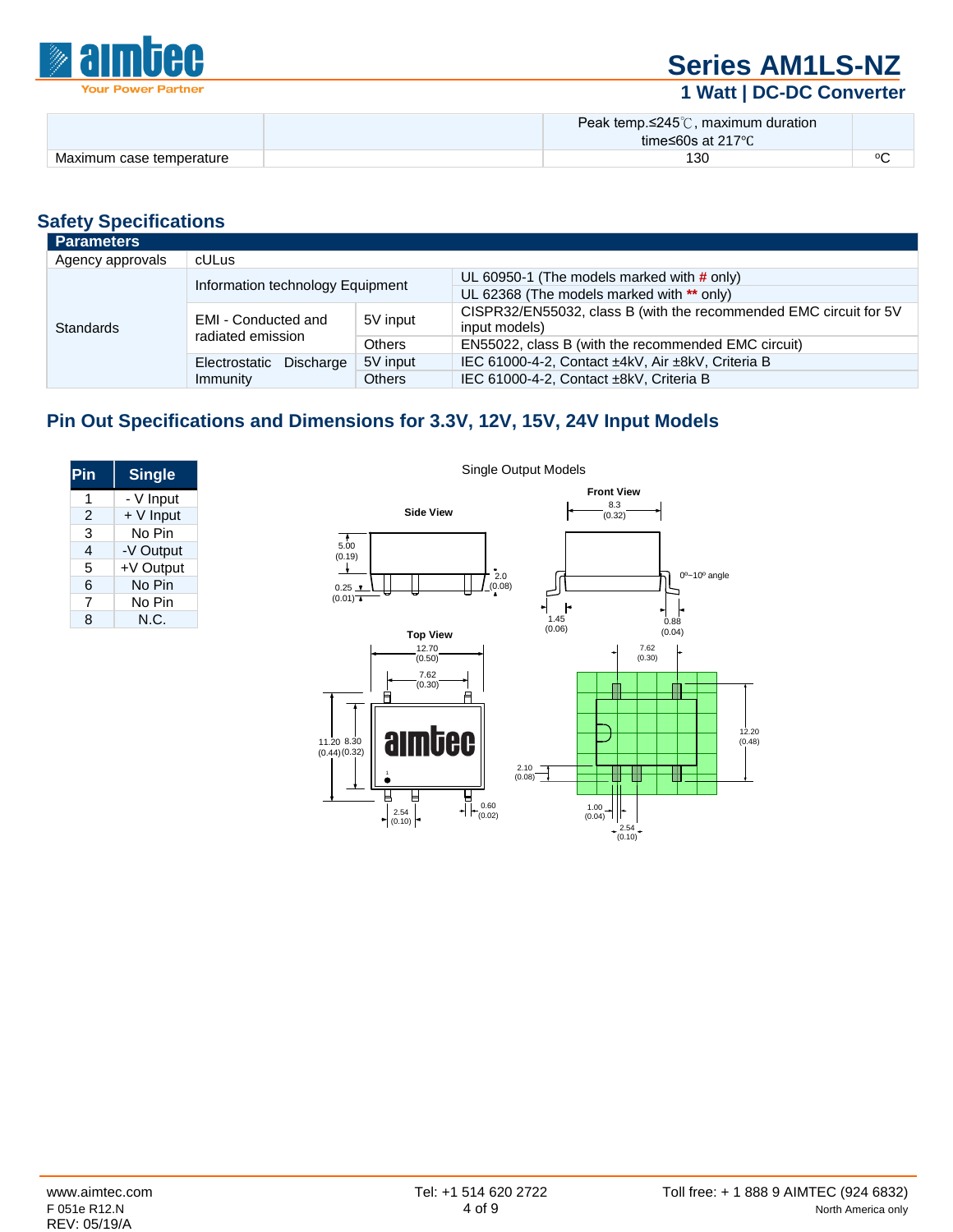

### **[Series AM1LS-NZ](http://www.aimtec.com/am1ls-nz) 1 Watt | DC-DC Converter**

| Pin | <b>Dual Output</b><br><b>Models</b> |
|-----|-------------------------------------|
| 1   | -V Input                            |
| 2   | +V Input                            |
| 3   | No Pin                              |
| 4   | Common                              |
| 5   | -V Output                           |
| 6   | No Pin                              |
| 7   | +V Output                           |
| 8   | No Pin                              |
| 9   | No Pin                              |
| 10  | N.C.                                |



#### **Pin Out Specifications and Dimensions for 5V Input Models**

| Pin | <b>Single</b> |
|-----|---------------|
| 1   | - V Input     |
| 2   | + V Input     |
| 3   | No Pin        |
| 4   | -V Output     |
| 5   | +V Output     |
| 6   | No Pin        |
| 7   | No Pin        |
| ጸ   | N.C.          |

#### 5V Input Single Output Models

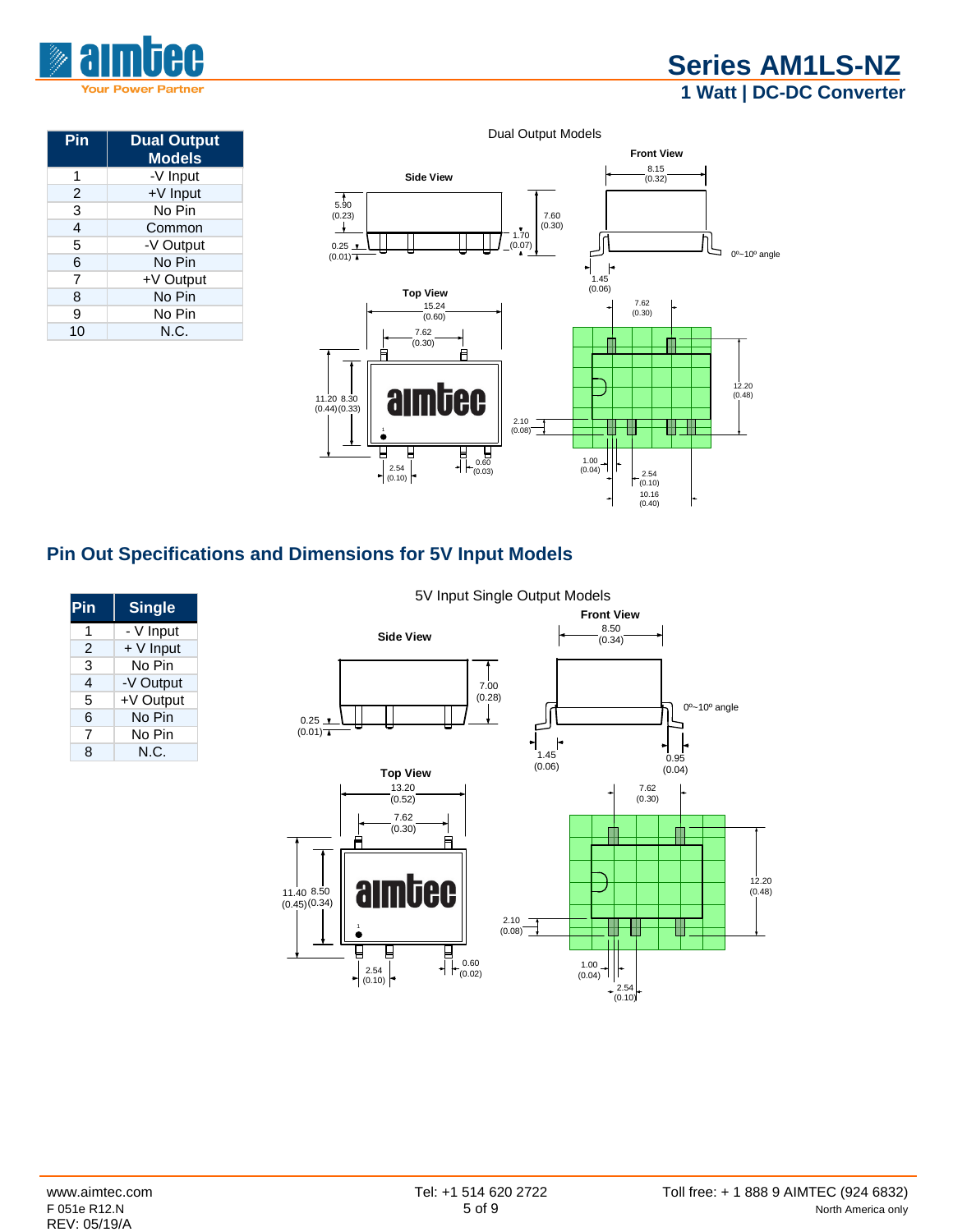

| Pin            | <b>Dual Output</b><br><b>Models</b> |  |  |
|----------------|-------------------------------------|--|--|
|                | -V Input                            |  |  |
| $\overline{2}$ | +V Input                            |  |  |
| 3              | No Pin                              |  |  |
| 4              | Common                              |  |  |
| 5              | -V Output                           |  |  |
| 6              | No Pin                              |  |  |
| 7              | +V Output                           |  |  |
| 8              | No Pin                              |  |  |
| 9              | No Pin                              |  |  |
| 10             | N.C.                                |  |  |



#### **Typical Application Circuits**

#### **Capacitor selection Table**

| Vin | C <sub>1</sub> | <b>Single</b><br><b>VDC</b> | C <sub>2</sub> | <b>Dual</b><br><b>VDC</b> | C2/C3       |
|-----|----------------|-----------------------------|----------------|---------------------------|-------------|
| 3.3 | $4.7 \mu F$    | 3.3V                        | $10 \mu F$     | ±3.3                      | $4.7 \mu F$ |
| 5   | $4.7 \mu F$    | 5V/6V                       | $10\mu F$      | ±5V                       | $4.7 \mu F$ |
|     |                | 9 V                         | $4.7 \mu F$    | ±9V                       | $2.2 \mu F$ |
| 12  | $2.2 \mu F$    | 12 V                        | $2.2 \mu F$    | ±12V                      | 1 $\mu$ F   |
| 15  | $2.2 \mu F$    | 15 V                        | $1 \mu F$      | ±15V                      | $1 \mu F$   |
| 24  | $1\mu F$       | 24 <sub>V</sub>             | $0.47 \mu F$   | $±24$ V                   | $1 \mu F$   |

- 1) Ensure output load of Min 10%, or specifications may not be met
- 2) Under normal operation, there is no protection for overload condition
- 3) Converter may exhibit start up delay if capacitive load exceeds recommended
- 4) Ceramic or electrolytic type capacitors are recommended, tantalum type may damage converter
- 5) Parallel connections, or hot swapping is not recommended

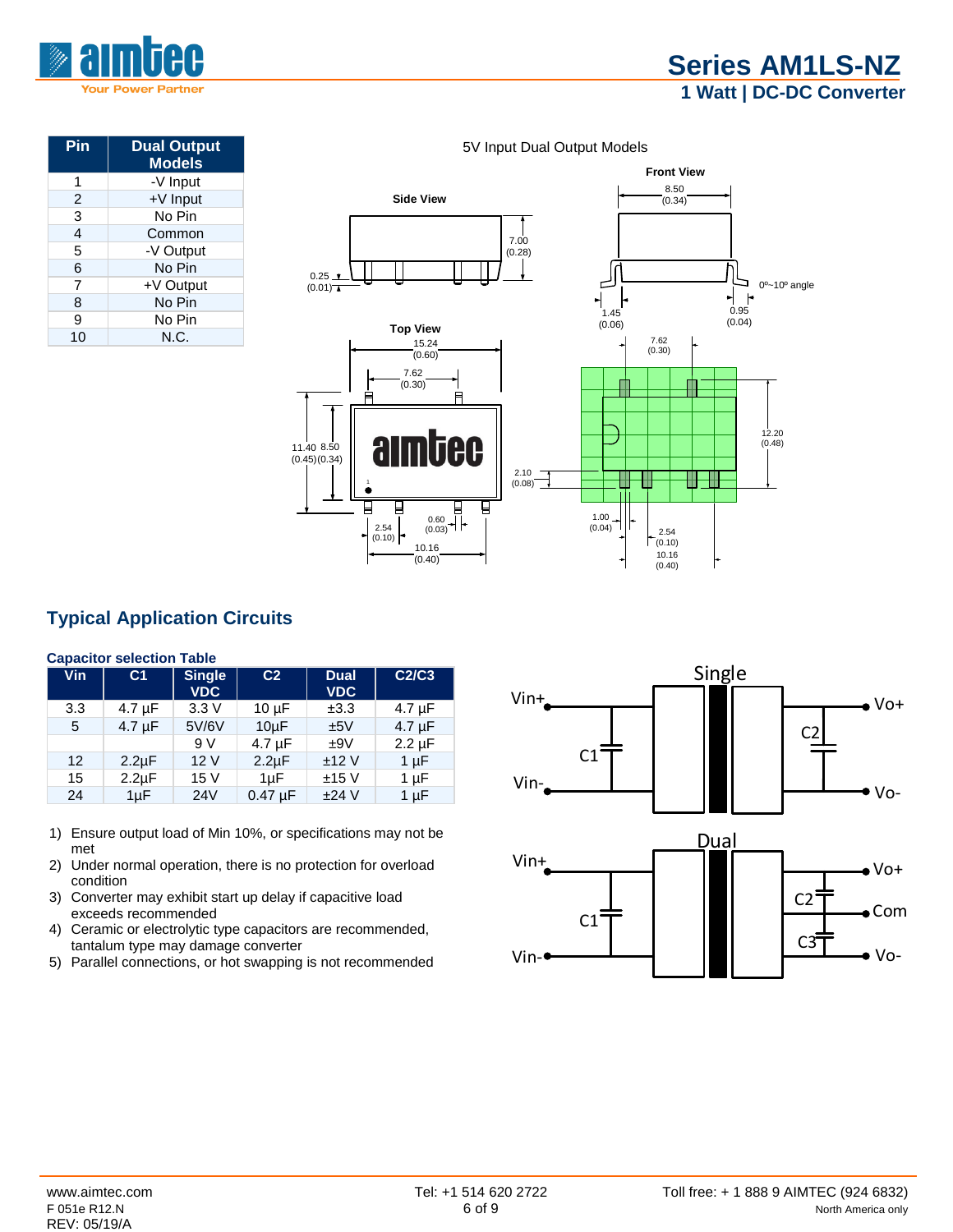

### **[Series AM1LS-NZ](http://www.aimtec.com/am1ls-nz) 1 Watt | DC-DC Converter**

#### **EMI Recommended Circuit for 5V input models (Class B)**



| Vout       |                                                                                |  |
|------------|--------------------------------------------------------------------------------|--|
| 3.3        |                                                                                |  |
| 5          |                                                                                |  |
| 9          |                                                                                |  |
| 12         |                                                                                |  |
| 15         | 1nF/2KVDC for 1.5KVDC isolation models<br>1nF/4KVDC for 3KVDC isolation models |  |
| $2\Lambda$ |                                                                                |  |

#### **EMI Recommended Circuit for other input models (Class B)**



#### **Input Reflected Ripple Current Test Circuit**



#### **Load Accuracy Tolerance Graph**



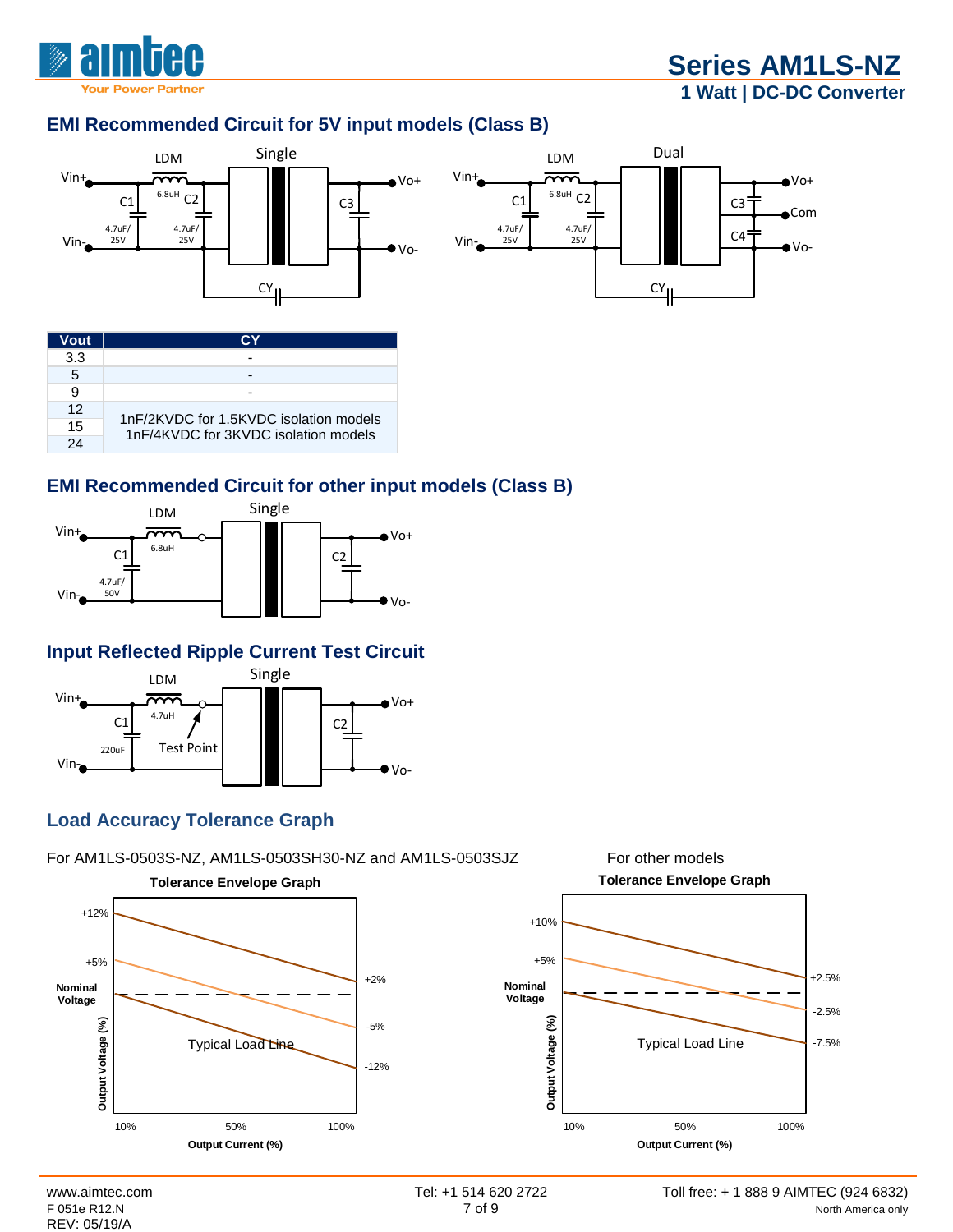

#### **Derating**



#### **Typical Efficiency vs. Loading**